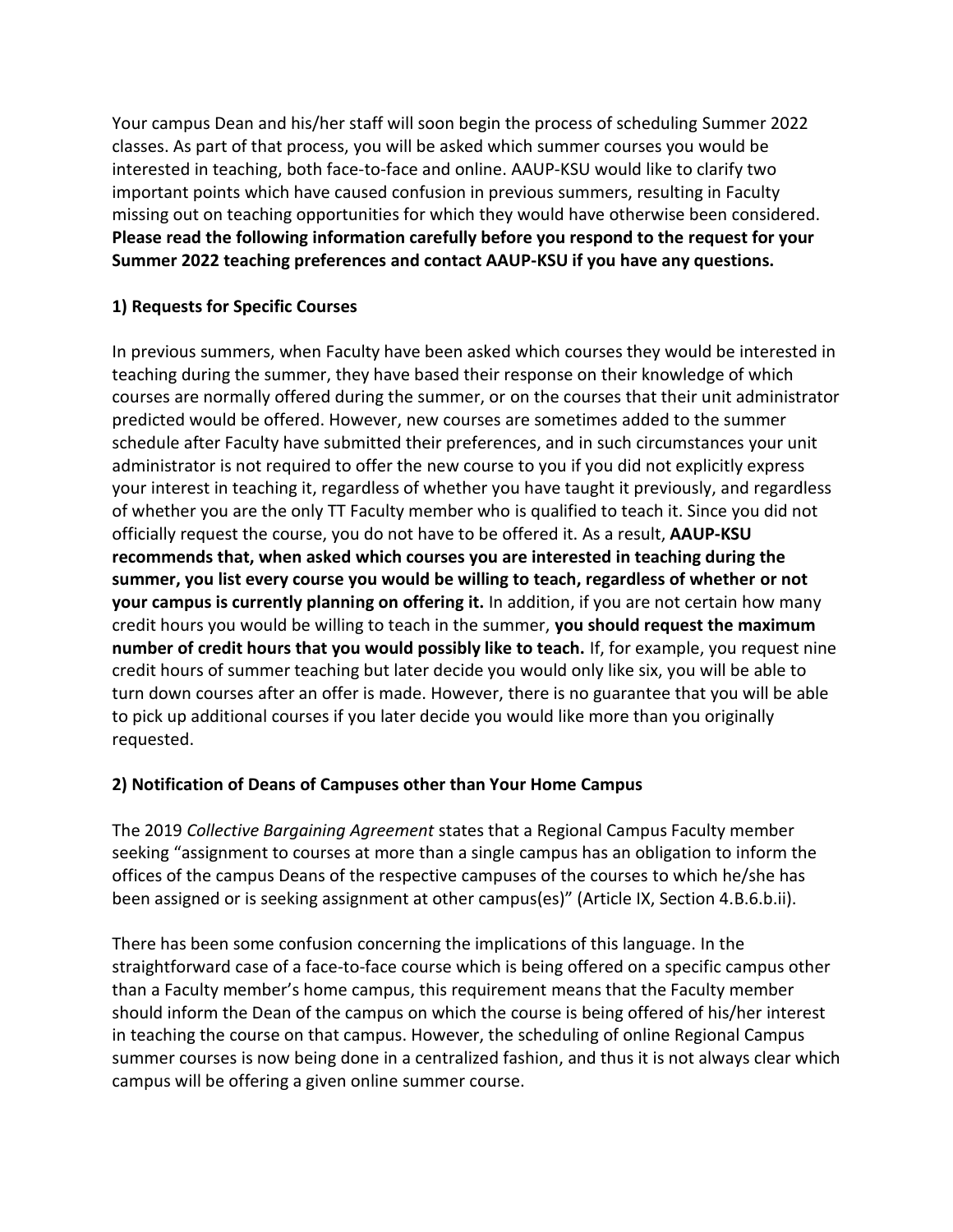As a result, AAUP-KSU recommends that **all Regional Campus Faculty who are interested in online summer teaching inform the office of** *every* **Regional Campus Dean that they are interested in teaching online courses at the campus(es) for which that Dean is responsible.** This should be done *in addition to* informing the relevant Dean(s) of your interest in teaching specific face-to-face courses at campuses other than your home campus. Note that TT Faculty members for whom a given campus is the home campus still have priority for both online and face-to-face courses being offered by that campus. Sending this letter to Deans outside your home campus ensures that you will be considered for courses if they cannot be filled by TT Faculty members on that campus (i.e. you will be considered before all FTNTT faculty members and part-time instructors).

Following is some suggested language to use in e-mails to Regional Campus Deans regarding summer teaching preferences:

Dear Dean \_\_\_\_\_\_\_\_\_,

In accordance with Article IX, Section 4.B.6.b.ii of the 2019 *CBA,* I would like to inform you of my interest in being assigned to teach the following online courses at Campus in Summer 2022:

[List all courses you would be willing to teach in Summer 2022 here, regardless of whether they currently appear on the Summer 2022 schedule. For each course, list any relevant specifications, e.g., if you would only be willing to teach the course during a specific Summer session.]

[INCLUDE THE FOLLOWING IF APPLICABLE]: In addition, I am interested in teaching the following face-to-face courses at \_\_\_\_\_\_\_\_\_\_\_\_\_\_\_\_ Campus in Summer 2022:

[If you would be willing to teach face-to-face courses at that particular campus, list them here. Be sure to specify which Summer sessions (I, II, and/or III) you would be willing to teach the courses in, if you have a preference.]

I am interested in teaching \_\_\_\_\_\_\_\_\_\_\_ total credit hours in Summer 2022.

Sincerely,

Below are the names and e-mail addresses of all of the Regional Campus Deans for your convenience:

Ashtabula Campus: Dean Susan Stocker (sistocke@kent.edu) East Liverpool Campus: Dean David Dees [\(ddees@kent.edu\)](mailto:ddees@kent.edu) Geauga Campus: Dean Angela Spalsbury [\(aspalsbu@kent.edu\)](mailto:aspalsbu@kent.edu) Salem Campus: Dean David Dees [\(ddees@kent.edu\)](mailto:ddees@kent.edu) Stark Campus: Dean Denise Seachrist [\(dseachri@kent.edu\)](mailto:dseachri@kent.edu) Trumbull Campus: Interim Dean Danial Palmer [\(dpalmer1@kent.edu\)](mailto:dpalmer1@kent.edu)